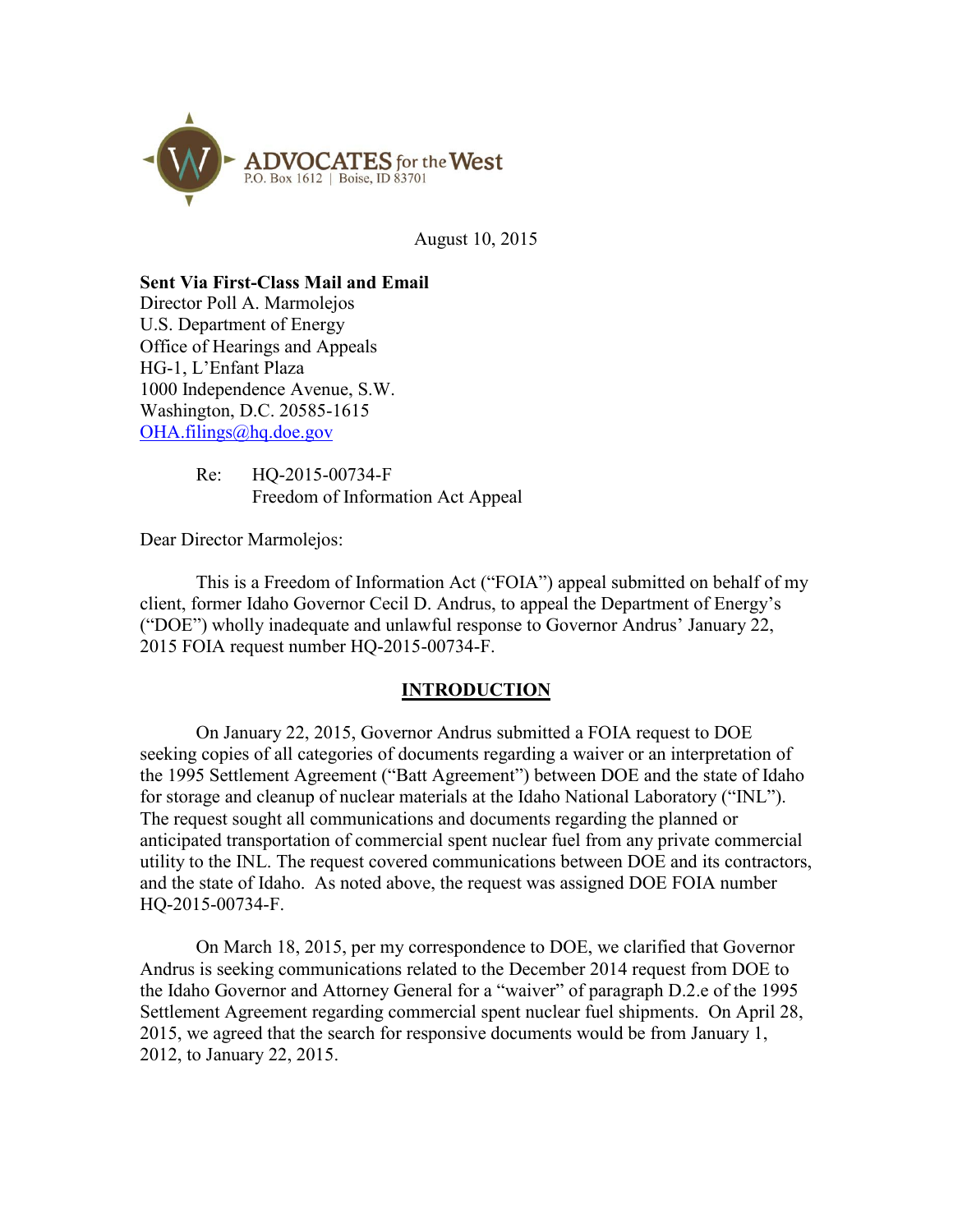On July 10, 2015, DOE provided us a response from DOE FOIA Officer Alexander C. Morris. A copy of the response letter and its accompanying *Vaughn* index is attached to this appeal pursuant to DOE administrative appeal requirements in 10 C.F.R. § 1004.8(b). *See* Attachment A hereto.

In the response, DOE provided a total of forty-one (41) documents, of which thirty (30) are essentially completely redacted under FOIA Exemption 5 based on unsupported claims of deliberative process, attorney-client, and attorney work product exemptions. Virtually the only unredacted documents provided by DOE were public news articles and limited correspondence that were already widely available, such as DOE's December 2014 request for a waiver.

Governor Andrus now appeals DOE's partial denial of his FOIA request through the unlawful and excessive redaction of information under FOIA Exemption 5. 5 U.S.C. § 552(b)(5). Release of this information is in the public interest, and the response letter and index are so vague that DOE's reliance on Exemption 5 cannot be sustained. *Id.* §  $552(a)(4)(B)$ . Additionally, the redactions are so complete that DOE cannot rely on coded redaction to prove it has taken reasonable steps to segregate releasable information. *Id.* § 552(b).

Indeed, DOE has applied Exemption 5 so excessively that the response is essentially a complete denial. Because withholding information under Exemption 5 is discretionary, DOE's actions certainly do not "reaffirm[] the commitment to accountability and transparency" established by President Obama and Attorney General Holder in 2009. *See Chrysler Corp. v. Brown*, 441 U.S. 281, 293 (1979); 74 Fed. Reg. 4683 (Jan. 21, 2009); 74 Fed. Reg. 51878 (Oct. 8, 2009).

Therefore, Governor Andrus requests that DOE waive its discretionary withholding of information under FOIA Exemption 5 and release the responsive documents without redaction. Release of this information is in the public interest because Governor Andrus and the citizens of Idaho deserve to know how DOE and their elected officials are handling the storage and cleanup of nuclear waste within their own state. Alternatively, if DOE does not release all of the information withheld under Exemption 5, then it must provide an adequate justification for each document withheld.

### **RELEVANT AUTHORITIES**

FOIA requires that agency documents be released to the public upon request. 5 U.S.C. § 552(a)(3)(A). However, FOIA lists nine categories of information that may be withheld at the discretion of the agency. *Id.* § 552(b)(1)-(9). DOE has codified those exemptions at 10 C.F.R.  $\S$  1004.10(b)(1)-(9). DOE must construe the FOIA exemptions narrowly to maintain the FOIA's goal of broad disclosure. *Dep't of the Interior v. Klamath Water Users Prot. Ass'n*, 532 U.S. 1, 8 (2001). DOE bears the burden of proving that information is exempt from disclosure. 5 U.S.C. § 552(a)(4)(B). DOE regulations also require that exempt documents shall nonetheless be released whenever disclosure is in the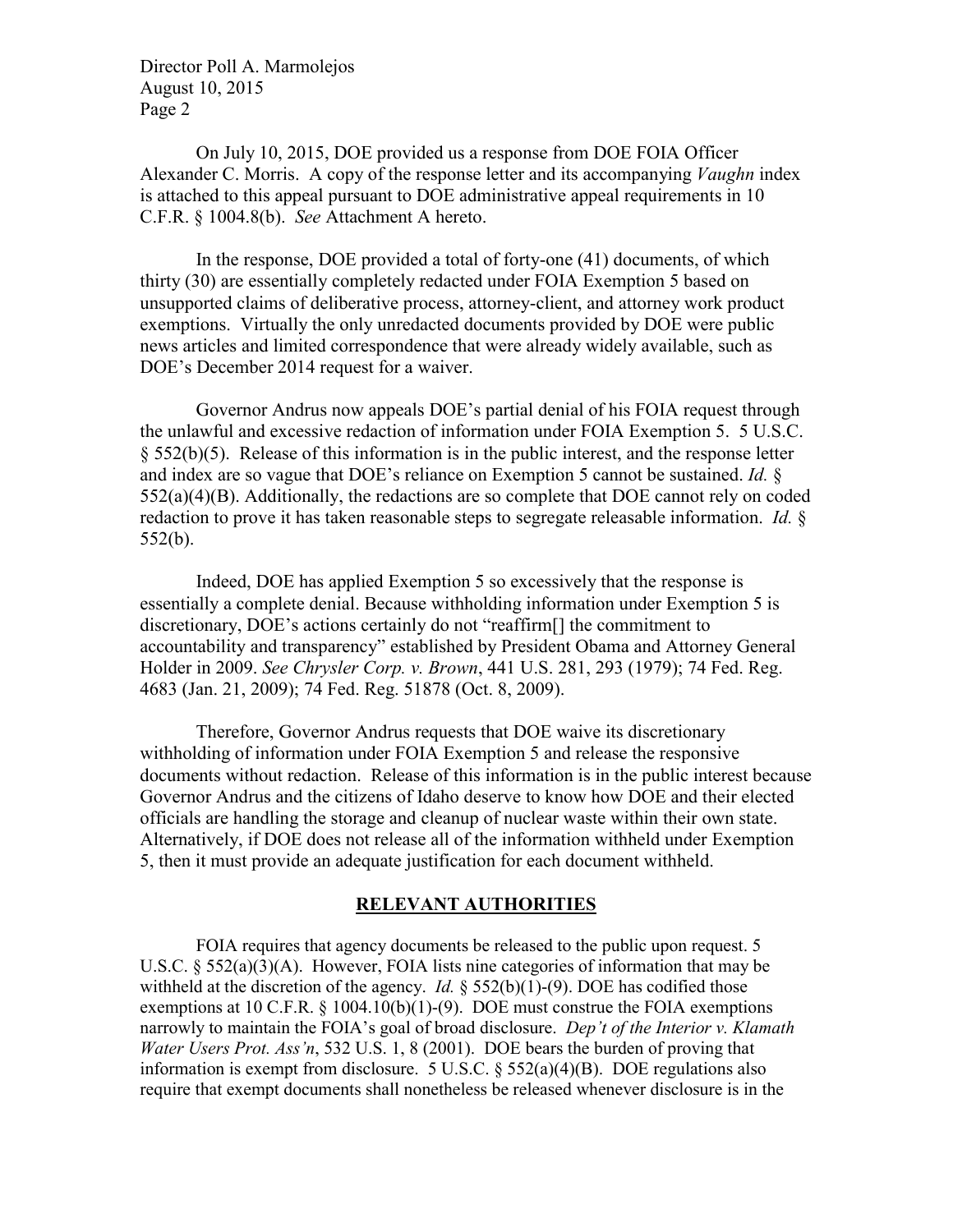public interest. 10 C.F.R. § 1004.1.

FOIA Exemption 5 includes "inter-agency or intra-agency memorandums or letters which would not be available by law to a party other than an agency in litigation with an agency." 5 U.S.C.  $\S$  552(b)(5); 10 C.F.R.  $\S$  1004.10(b)(5). The Supreme Court has held that this provision exempts "those documents, and only those documents, normally privileged in the civil discovery context." *NLRB v. Sears, Roebuck & Co.*, 421 U.S. 132, 149 (1975). Courts have identified three traditional privileges that fall under Exemption 5: the deliberative process privilege, the attorney work-product privilege, and the attorney-client privilege. *Coastal States Gas Corp. v. Dep't of Energy*, 617 F.2d 854, 862 (D.C. Cir. 1980). In its determination, DOE withheld information pursuant to all three privileges.

To be withheld under the deliberative process privilege, a record must be both predecisional, *i.e.*, generated before the adoption of agency policy, and deliberative, *i.e.*, reflecting the give-and-take of the consultative process. *Coastal States*, 617 F.2d at 866. The deliberative process privilege does not exempt purely factual information from disclosure. *Petroleum Info. Corp. v. Dep't of the Interior*, 976 F.2d 1429, 1435 (D.C. Cir. 1992).

The attorney work-product privilege protects documents prepared by an attorney in anticipation of litigation. *See Hickman v. Taylor*, 329 U.S. 495, 509-10 (1947). The privilege "extends to documents prepared in anticipation of foreseeable litigation, even if no specific claim is contemplated." *Schiller v. NLRB*, 964 F.2d 1205, 1208 (D.C. Cir. 1992). However, "the policies of the FOIA would be largely defeated" if agencies withheld documents "simply because litigation might someday occur." *Senate of P.R. v. DOJ*, 823 F.2d 574, 586 (D.C. Cir. 1987) (citing *Coastal States*, 617 F.2d at 865).

The attorney-client privilege protects "confidential communications between an attorney and his client relating to a legal matter for which the client has sought professional advice." *Mead Data Cent. Inc. v. U.S. Dep't of the Air Force*, 566 F.2d 242, 252 (D.C. Cir. 1977). However, this privilege does not protect facts conveyed to the client by the attorney when obtained from other persons or sources. *Brinton v. Dep't of State*, 636, F.2d 600, 603 (D.C. Cir. 1980). Additionally, interpretations of agency law are not protected because the "attorney-client privilege may not be used to protect . . . agency law from disclosure to the public." *Tax Analysts v. IRS*, 117 F.3d 607, 619 (D.C. Cir. 1997).

# **GROUNDS FOR APPEAL**

DOE bears the burden of establishing why Exemption 5 applies to each redacted document. *See* 5 U.S.C. § 552(a)(4)(B). DOE must construe FOIA exemptions narrowly, provide "detailed justification" of its reasons for withholding information, and take reasonable steps to segregate non-exempt information within documents. *Vaughn v. Rosen*, 484 F.2d 820, 823-27 (1973). Conclusory or generalized justifications cannot satisfy this burden. *Id.* at 826.

Here, DOE has redacted all non-public information from its response, and it has provided only conclusory and generalized statements in support of its discretionary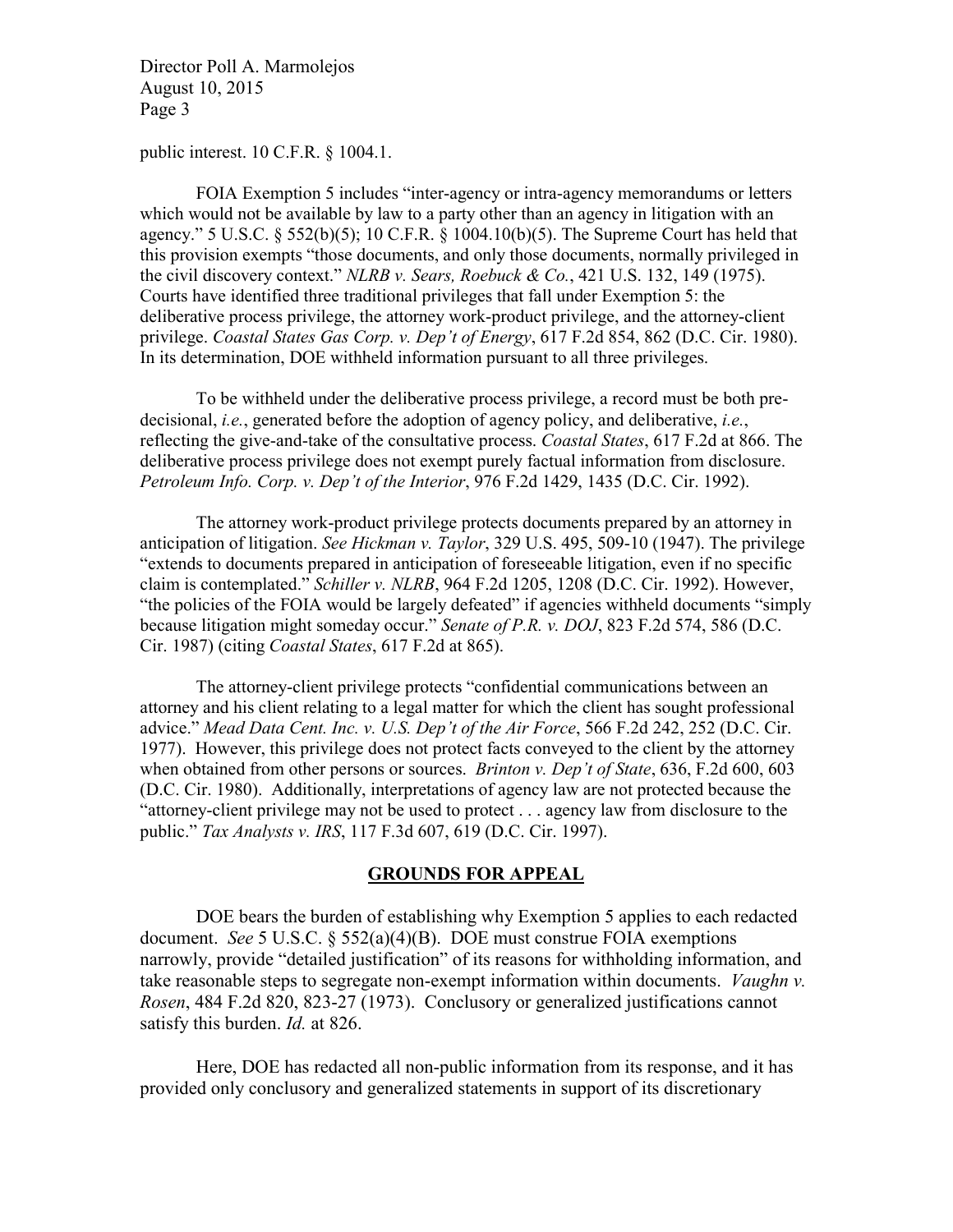withholding under Exemption 5. DOE has failed to sustain its burden of providing a detailed justification for withholding information under each claimed exemption; and it has further failed to take reasonable steps to segregate non-exempt information within documents.

DOE's response letter, attached *Vaughn* index, and coded redactions, even when considered together, do not satisfy DOE's burden of proof. The response letter contains general, conclusory statements that merely state DOE's general authority to withhold information under FOIA Exemptions. In fact, other than restating Governor Andrus' request, only two sentences in DOE's response letter address the content of the withheld information as follows:

> The material being withheld under Exemption 5 includes deliberations that reflect DOE's internal, deliberative policies concerning proposed shipments of commercial spent nuclear fuel to the Idaho National Laboratory. The information consists of possible action plans, policy concerns, and other deliberative communications pertaining to this ongoing and evolving process.

*See* DOE Response Letter at \*3 (July 10, 2015) (Attachment A). Similarly, the *Vaughn* index contains no description whatsoever of the information withheld under Exemption 5.

This generic and circular reasoning is hardly a "detailed justification" for withholding specific information. *Vaughn*, 484 F.2d at 823. Nowhere in the letter is there any reference to a pending decision under deliberation; any attorney work-product prepared for pending or foreseeable litigation; or confidential communication between an attorney and a client. Furthermore, the response letter does not indicate that DOE even considered the public interest when withholding information under deliberative process privilege.

DOE's *Vaughn* index provides no further justification for withholding information. To comply with FOIA requirements, the index's "explanation of the exemption claim and the descriptions of withheld material . . . must be sufficiently specific to permit a reasoned judgment as to whether the material is actually exempt" under FOIA. *Founding Church of Scientology of Wash. v. Bell*, 603 F.2d 945, 949 (D.C. Cir. 1979). Here, the index serves only to identify the number of documents and redactions for each office within DOE. The Index only specifically addresses the content of six documents to explain that omitted attachments are publicly available information. Thus, DOE's *Vaughn* Index is not "sufficiently specific to permit a reasoned judgment as to whether the material is actually exempt under FOIA." *Id.*

Similarly, the coded redactions provided in the responsive documents do not satisfy DOE's obligations under FOIA. Releasing responsive documents with coded redactions does not satisfy *Vaughn* index criteria "where there exists wholesale deletions